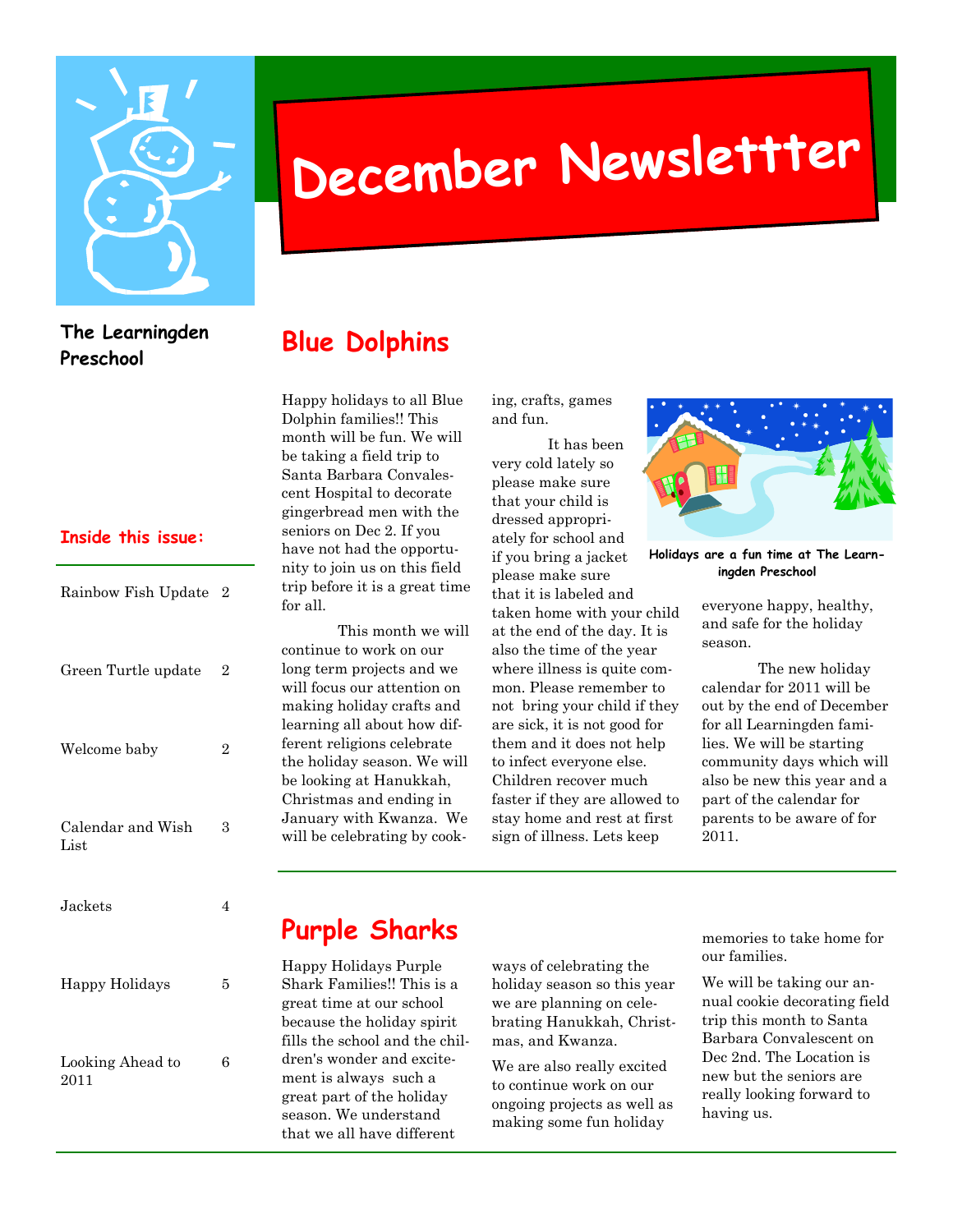#### **Rainbow Fish**

This month we are really looking forward to going to decorate cookies with the seniors. It is always fun and this year will be no exception.

We will be doing some holiday cooking projects which will include making apple cider, cookie dough, and hot sugar free chocolate with marshmallows.



**FUN Fun Fun in MS. June;s Room this month!!** 

We will also be making reindeer shirts, and working on great holiday keepsakes for the children to add to the holiday celebrations at home. If you have not brought your t-shirt please do so by Friday so your child can participate in making a reindeer shirt.

We will continue to have our regular centers but there will be a holiday flare and a focus on learning about different ways people celebrate the holidays. We will be having a Hanukkah party, learning about Christmas and winding down the holiday season with the tradition of new years and Kwanza.

If any parents know how to make Candles with the children we would love your suggestions and time if you would like to come and join us in this project. Please just let me know. We are hoping to do sand candles in cups but are open to other ideas. Happy Holidays Love Ms. June

#### **Green Turtles**

Happy Holidays from the Green turtle room!! Our collages have come out really cute and the children had so much fun putting them together and showing pictures to their peers of their family.

This month will be so much fun, we will be going on a field trip Dec 2nd to decorate cookies with seniors, making holiday projects and learning about

how everyone celebrates the holiday season a little bit differently. We will be having special celebrations for the different holidays as well as doing cooking projects and working on spe-

**Holiday fun will be the focus in the Green Turtle room this month!!** 

cial memory keepsakes for the children to send home. We are so looking forward to this festive season and we are all growing so close as a family in the classroom. If you would like to come in and do any projects with the class or just join us for a morning we welcome you and please just let us know. We will try to give you an idea of what is coming up on the update sheets.

#### **Ms. Karin and Ms. Erika**

Ms. Karin welcomed Amelia Rose into the world on Nov 19th. She weighed 8 pounds and is happy and healthy at home with mom. Ms. Karin is recovering well and had a great delivery. We are excited for Ms. Karin !!

Ms. Erika is expecting her baby Dec21st but it could really be anytime. She is looking forward to coming back and starting great new things for the new year. As many of you know

she has been on bed rest only making short appearances but all of the staff has done a great job taking over while she has been gone. She is available by e-mail but might take a few days to respond. She wishes everyone a happy healthy holiday season and looks forward to seeing all of you in the new year if not before!!



**Ms.Karin's Baby has arrived!!**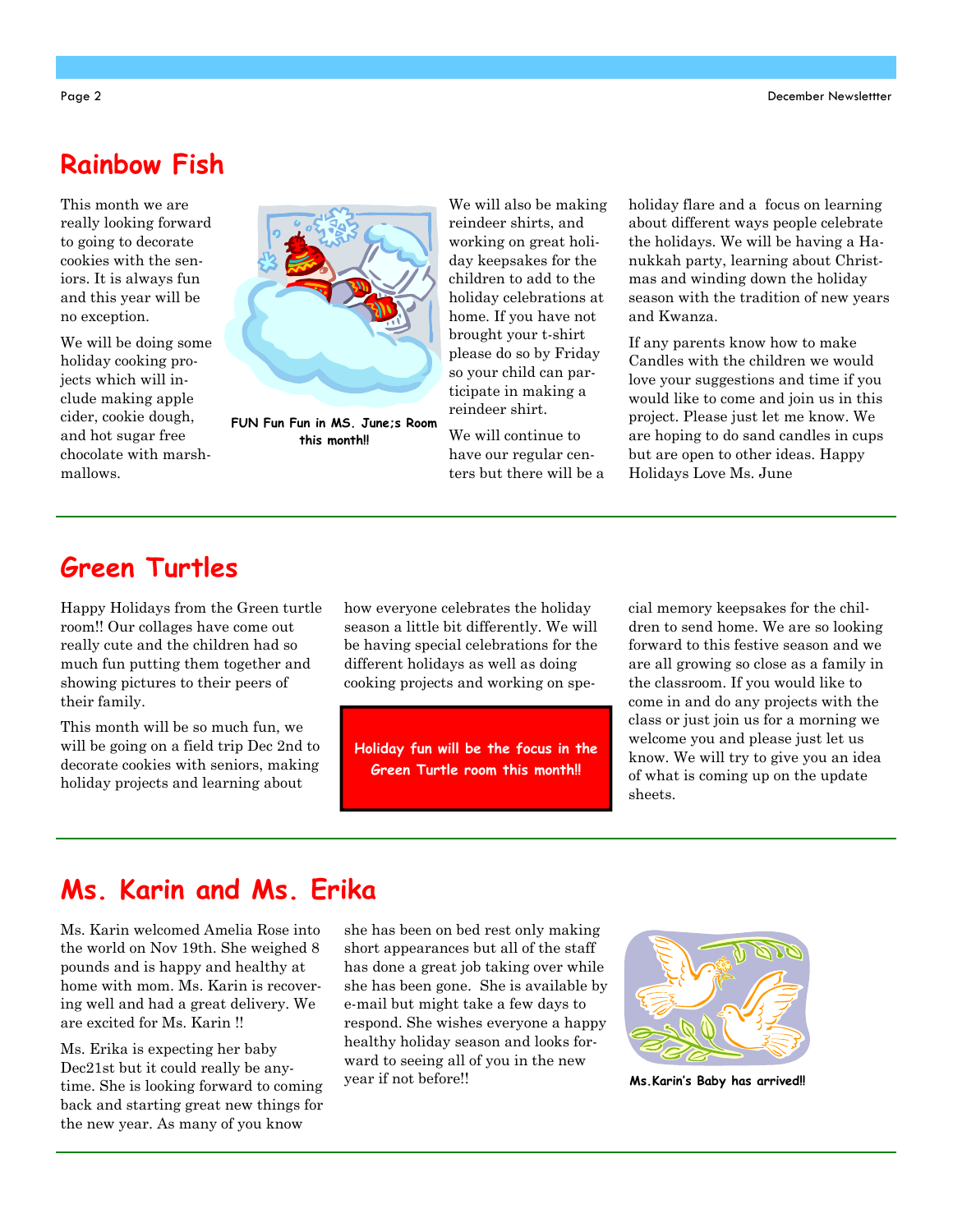#### **Calandar and Wish List**

3rd

ons Wicks

Apple Cider

Cinnamon sticks

**Dec 2nd–** Cookie Decorating at Santa Barbara Convalescent. Please sign up asap if you have not done so. We are still in need of drivers and parent chaperones.

**Dec 9th-** Hanukkah celebration 10- 11:30 am

**Dec16th**-Holiday feast 11:00-12:30 Parents Welcome 3.00 Kids 5.00 Adults

**Dec23-26th-** Winter Break

**Dec30-Jan2nd-** Closed for New Years Holiday We will reopen on the **Wish List**  Candle wax or old cray-Dredels we can borrow Latkes from trader Joes Apple Sauce

**The Holidays are here !!** 

Sugar Free Hot chocolate Marshmallows Holiday Crafts Sugar Cookie Dough Plaster of Paris Glitter

#### **Jackets and Illness**

please make sure that your child is dressed appropriately for school and if you bring a jacket please make sure that it is labeled and taken home with your child at the end of the day.

 It is also the time of the year where illness is quite com-

mon. Please remember to not bring your child if they are sick, it is not good for them and it does not help to infect everyone else. Children recover much faster if they are allowed to stay home and rest at first sign of illness. Lets keep everyone happy, healthy, and safe for the holiday It has been very cold lately so mon. Please remember to not season.

**Please remember to label Childrens items and take home at the end of the day!!** 

## **Happy Holidays**

We just wanted to take a moment and let all of our families know how special we think that they are! Your children mean so much to us and it is a pleasure to have your children at our school.

 We view our relationship with your children as a partnership with your family life at home. The staff at the Learningden want to let you know how



**Happy Holidays** 

much we value the support, recommendations, and ideas we get from you and look forward to a positive and exciting year ahead.

We wish your families a wonderful holiday season and a happy new year filled with family, fun, happiness and togetherness.

*Happy Holidays from all of the staff At The Learningden Preschool*